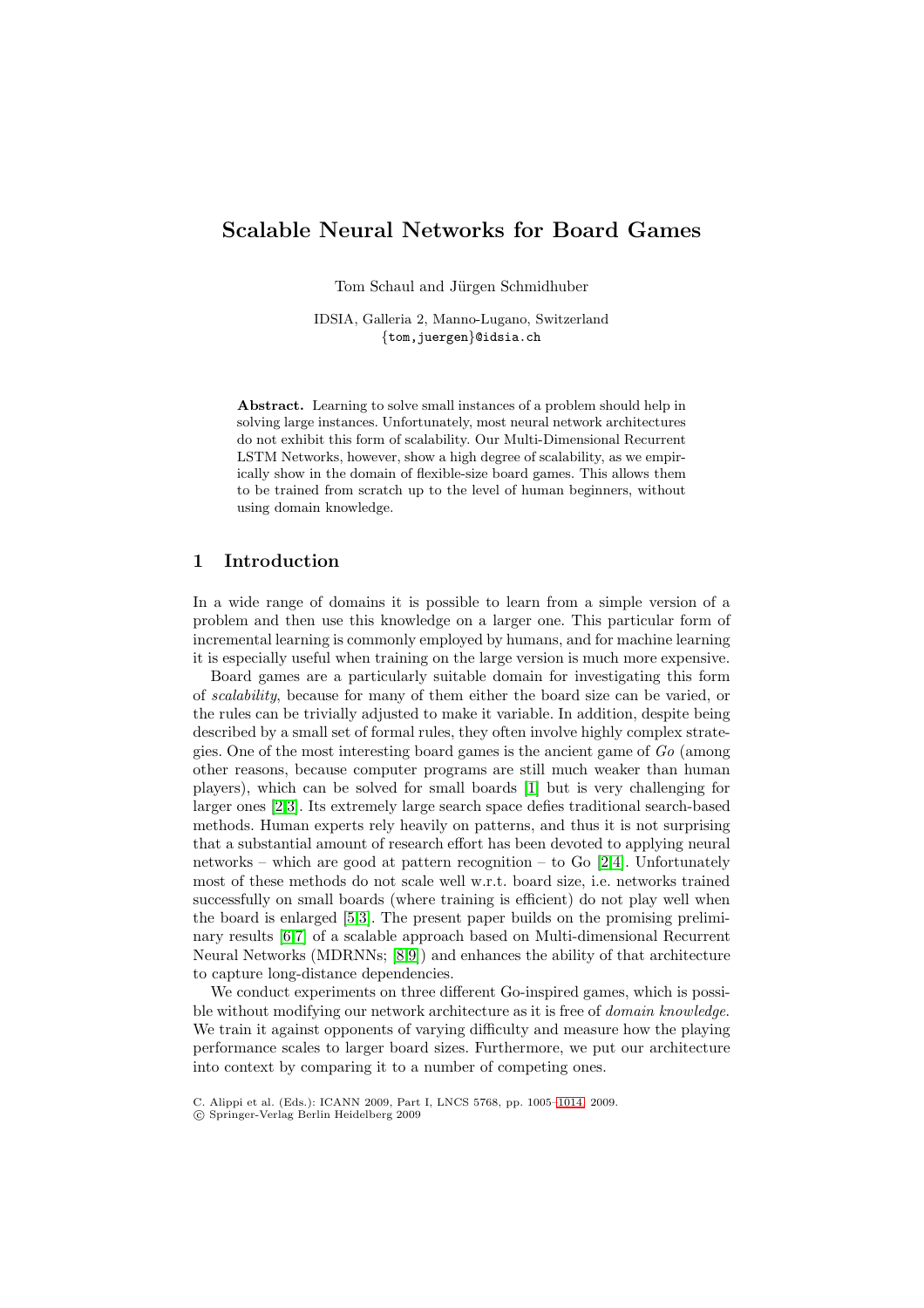1006 T. Schaul and J. Schmidhuber

# **2 Scalable Neural Architectures**

We consider a neural network architecture to be scalable if it is not tied to a fixed input dimension. This section provides an overview of such architectures that have been proposed for solving board games, it then describes MDRNNs in general and finally gives the details of the specific instantiation we propose.

#### **2.1 Background**

One approach to designing scalable network architectures is to scan across the board, processing the inputs from a limited *receptive field*, independently of their positions. The outputs of that stage are then fed into another architecture that combines them (e.g. [10]). An extension of this idea is the *convolutional network* [11], which repeats this step on multiple levels, thereby capturing higher-level features instead of just local patterns. These architectures introduce a trade-off: a small receptive field severely limits the kind of patterns that can be recognized, whereas a large [one](#page-9-6) makes learning very difficult (because of the exploding num[ber](#page-9-7) of parameters).

'Roving-eye'-based architectures [5] contain one component with a fixed receptive field that can be aimed at any part of the board. This is then combined with an active component that decides where to rove over the board, and when to choose an output action.

Other architectures have been p[ro](#page-9-1)posed [12,13] which make use of weightsharing to capture domain-specific symmetries, but these are limited to a particular game, and also restricted w.r.t. what kind of strategies they can learn.

For the related but different problem of scaling the problem *resolution*, a number of approaches for generative encodi[ngs](#page-9-8) [of](#page-9-9) neural networks have been found to be successful (e.g. Compositional Pattern Producing Networks [14]).

#### **2.2 MDRNNs**

*Multi-dimensional Recurrent Neural Networks* [8,9], are an extension [of](#page-9-10) bidirectional RNN proposed by Schuster [15], and a special case of the DAG-RNNs proposed by Baldi [16]. Their unbounded receptive fields (explained below) make them scalable by design. Successful applications include vision [8], handwriting recognition [17], and supervised learning of exper[t](#page-9-4) [G](#page-9-5)o moves [4].

Unlike standard recurrent neural net[wor](#page-9-11)ks (RNNs) which are only effective for handling sequence[s wi](#page-9-12)th a single (time-)dimension, MDRNNs are are applicable to multi-dimensional sequences [9]. In the case of Go, the single [ti](#page-9-4)me dimension is replaced [by t](#page-9-13)he two space dimensions of the game board.

Consider a hidden layer  $h \nearrow$  that *swipes* diagonally over the board from bottom-left to top-right. At each board position  $(i, j)$  its activation  $h_{\mathscr{S}(i,j)}$  is a function of the current input  $in_{i,j}$  $in_{i,j}$  $in_{i,j}$  and its own earlier activations  $h_{\chi(i-1,j)}$  and  $h_{\nearrow(i,j-1)}$ :

$$
h_{\text{N}(i,j)} = f\left(w_i * in_{i,j} + w_h * h_{\text{N}(i-1,j)} + w_h * h_{\text{N}(i,j-1)}\right) \tag{1}
$$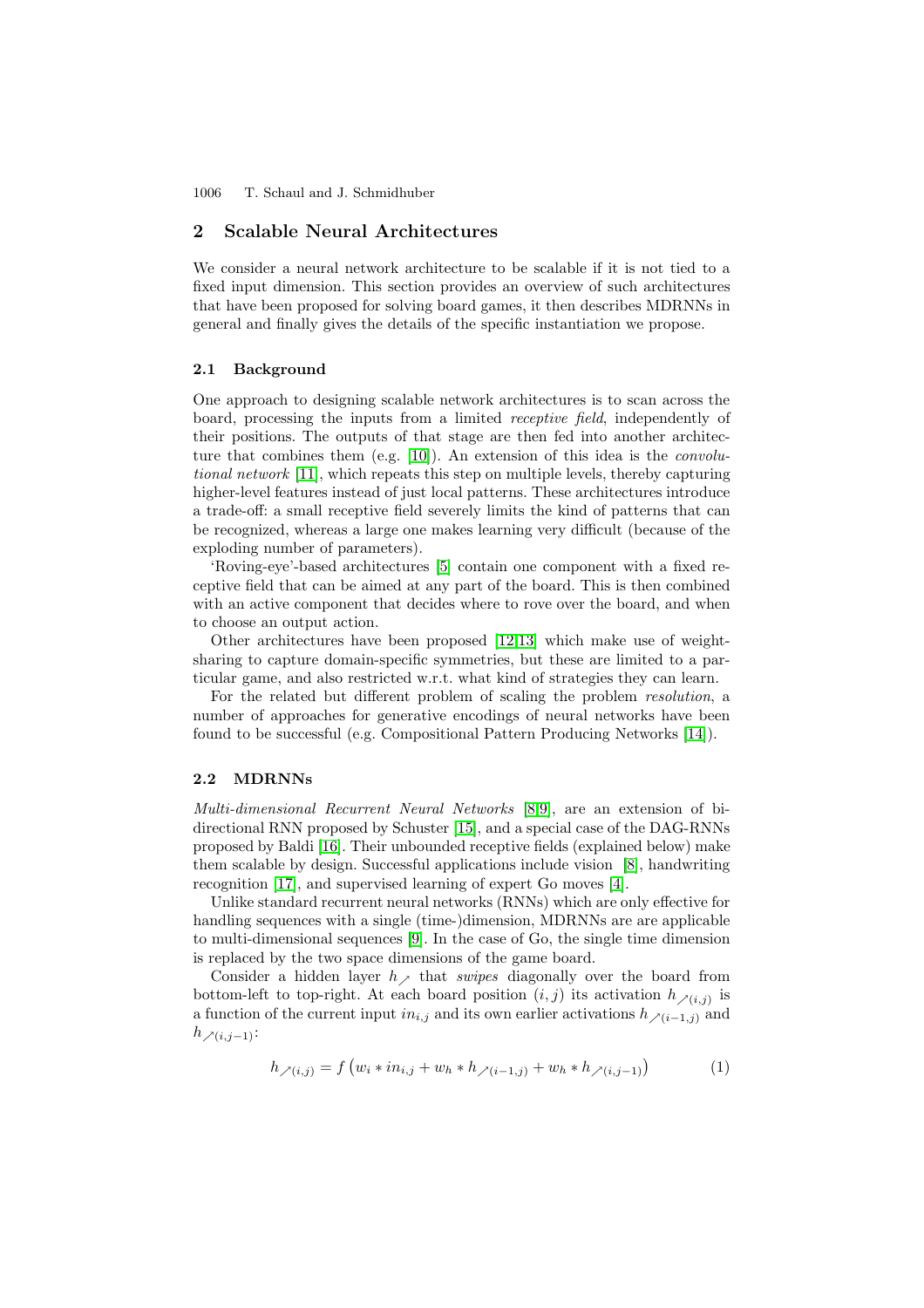

**Fig. 1. MDRNN for Go** The structure diagram on the left shows the connections of a hidden layer in one of the swiping directions: it receives its two earlier activations, as well as the local board input. The network as a whole takes the game board as input (bottom right) and outputs move preferences (top right). The darker the square, the higher the preference for the corresponding move (illegal ones are ignored).

<span id="page-2-0"></span>where  $w_*$  are the connection weights. On the boundaries we use a fixed default value  $h_{\chi(0,i)} = h_{\chi(i,0)} = w_b$ , for  $0 < i \leq n$ . See also Figure 1 for an illustration.

Because of the recurrency, the layer has indirect access to board information from the whole rectangle between  $(0,0)$  and  $(i, j)$ . In order to have access to the whole board, we use 4 swiping layers, one for each of the diagonal swiping directions in  $D = \{\setminus, \nearrow, \nearrow, \}$ . The output layer then, for eve[ry](#page-2-0) position, combines the outputs of these 4 layers into a single value  $out_{i,j}$  (which is indirectly derived from the information of the entire input). More formally:

$$
out_{i,j} = g\left(\sum_{\diamondsuit \in D} w_o * h_{\diamondsuit(i,j)}\right) \tag{2}
$$

where the function  $q$  is typically the sigmoid function.

#### **2.3 Proposed Architecture**

<span id="page-2-1"></span>We instantiate MDRNNs such that they are appropriately generating a playing policy, given a symmetric game board. At each position, the network takes two *inputs* which indicate the presence of a stone at this position. The first one is 1 if a stone of the network's own color is present and 0 otherwise, the second input encodes the presence of an opponent's stone in the same way. A black/white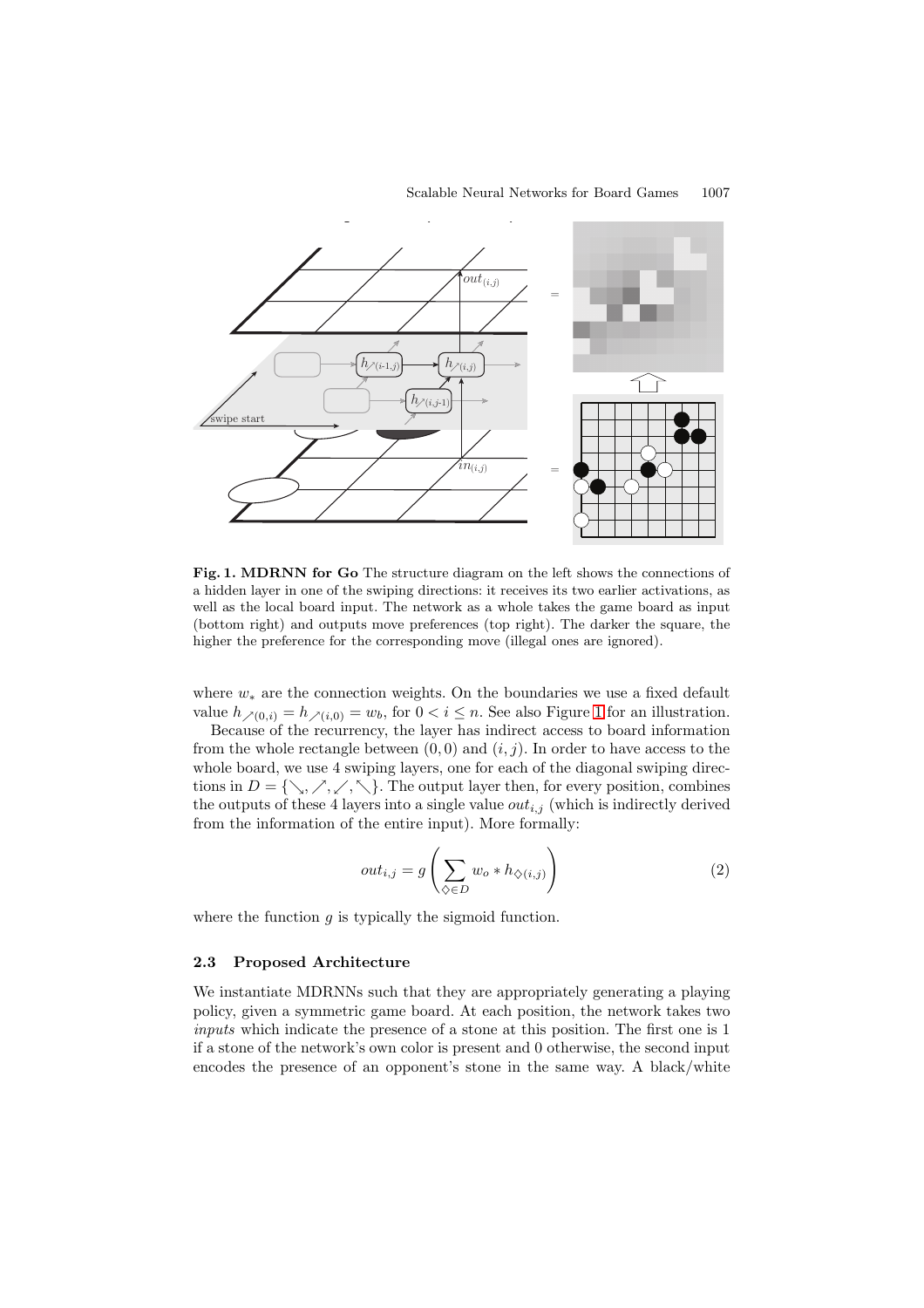#### 1008 T. Schaul and J. Schmidhuber

symmetric encoding, as used in other approaches (e.g. [12]) is not applicable here, because the output is not symmetrical: the best move for both players might be the same.

The *output* value at each position expresses the network's *preference* for playing there (see also Figure 1). Assuming that a determinis[tic](#page-9-8) playing behavior is desired, moves are selected greedily, randomly breaking ties. This is the case in our experiments because the opponents act stochastically. In practice, we ignore the network's preferences for illegal moves. For stochastic play one can interpret the preferences probabili[sti](#page-2-0)cally, e.g. by drawing a position from their Gibbs distribution.

MDRNNs are invariant w.r.t. stationary shifts of the input. In order to also enforce rotation and reflection symmetry, we use the same connection weights for all swiping directions and the same  $w<sub>b</sub>$  on all boundaries.

Typically a swiping layer u is composed of k sigmoidal neurons (e.g.  $f = \tanh$ ). Although in theory such an MDRNN can learn to make use of the whole board context, it is very difficult to achieve in practice, because the information is propagated recurrently through non-linear units and thus tends to decay quickly with distance [18]. One solution to this problem is to use *Long short-term memory* cells (LSTM), which are based on protecting the recurrent state with *gating* subunits  $[18]$ . As in  $[8,9]$  (and in contrast to  $[6]$ ), we therefore use a swiping layer composed of k LSTM cells and call it *MDLSTM*.

In our [imp](#page-9-14)lementation we unfold the MDRNN along both spacial dimensions, leading to a large but simple feed-forward network. On a normal desktop computer [\(In](#page-9-14)tel Xeon [2](#page-9-4)[.8](#page-9-5) GHz), a network ne[eds](#page-9-2) about 3ms to choose a move on a 7x7 board, and 25ms on a 19x19 board. The total number of weights is  $4k + k^2$ for sigmoidal swiping layers and  $5k^2 + 16k$  for LSTM layers. All the code used for this paper is available as part of the PyBrain library at www.pybrain.org.

# **3 Methodology**

We conduct our experiments on a number of different flexible-size board games, all of which are played on the Go board:

- **Atari-Go:** Also known as Ponnuki-Go or 'Capture Game', is a simplified version of Go that is widely used for teaching the game of Go to new players. The rules are the same as for Go, except that passing is not allowed, and the first player to capture a predetermined number (here: one) of his opponent's stones wins.
- **Go-Moku:** Is also known as 'Five-in-a-row'. Players alternate putting stones onto any of the intersections on the board. The first player to have 5 connected stones in a row, column or diagonal, wins.
- **Pente:** Has similar rules to Go-Moku, except that it is now possible to capture stones, in pairs, by putting stones at both ends of a pair of the opponent. The game is won by the first player who either has 5 connected stones, or has captured 5 pairs.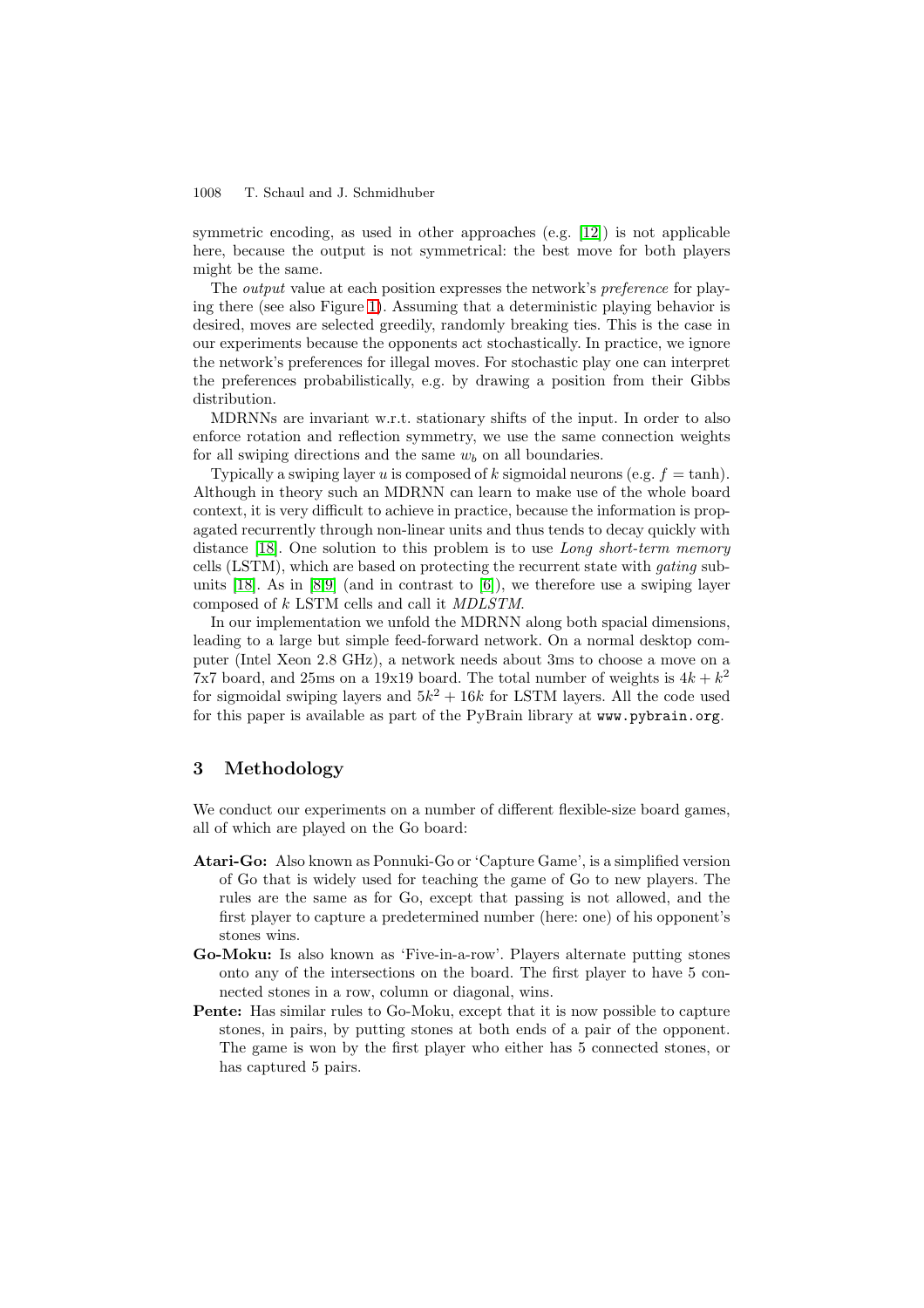Each game has a number of predefined opponents associated with it: *a*) a *random* player, which randomly chooses any of the legal moves, *b*) a *naive* player, which does a one-ply search. If possible, it always picks a move that makes it win the game immediately, and never picks a move that would make it lose the game immediately. In all other cases (the large majority), it randomly picks a legal move, *c*) a publicly available *heuristic* player (only for Atari-Go), based on a set of hand-coded heuristic tactics (exploited greedily [7,19]). Its difficulty can be adjusted by imposing that a proportion  $\epsilon$  of its moves are chosen ran-<br>domly  $\Delta$  coording to the author the layel of play (with  $\epsilon = 0$ ) is 'challenging for domly. According to the author, the level of play (with  $\epsilon = 0$ ) is 'challenging for<br>heginners' beginners'.

As *fitness* we use the average outcome of 100 games again[st](#page-9-3) [a fi](#page-9-15)xed opponent, counting a win as 1, a draw as 0 and a loss as -1. Each player plays 50 times as black and 50 times as white.

In addition to MDRNNs with sigmoidal neurons or LSTM cells (as described in section 2.3), we use – as a performance baseline – standard multi-layer perceptrons (MLP), containing a single fully connected hidden layer of size  $k$ , with tanh units. We compare the performance of our architecture to simple convolutional networks (CONV), with one layer of k feature maps (of identical receptive field size  $\rho x\rho$  $\rho x\rho$  $\rho x\rho$ , no subsampling, and a sigmoid output layer that combines the features. Here, the input board is padded with additional positions around the borders. They have  $k(\rho^2 + 1) + 1$  parameters.

One the one hand, we analyze the performance of networks produced by the simplest possible algorithm, namely random weight guessing (using the normal distribution  $N(0, 1)$ . On the other hand we train the networks using the the wellestablished Covariance Matrix Adaptation Evolution Strategy (CMA-ES [20]) to optimize all the weights.

Our two quantitative measures of scalability are: *a*) the linear correlation (Pearson coefficient) between the fitness on different board sizes *b*) the proportion p of networks for which the fitness is higher on the larger board than [on](#page-9-16) the smaller one.

# **4 Results**

As training networks is expensive, we start by empirically investigating the performance of the different networks (and their parameters) with random weights. Moreover, we determine under what circumstances the performance scales to larger boards. We then train the networks on small boards and analyze whether their performance improvement is transferred to larger boards.

#### **4.1 Random Networks**

We measure the performance of different kinds of networks with randomly guessed weights, on different games and against various opponents. Figure  $2(a)$  shows the percentiles of fitnesses of random MDRNNs, giving an indication of the difficulty of the different opponents on each game. Training is easier if initial weights with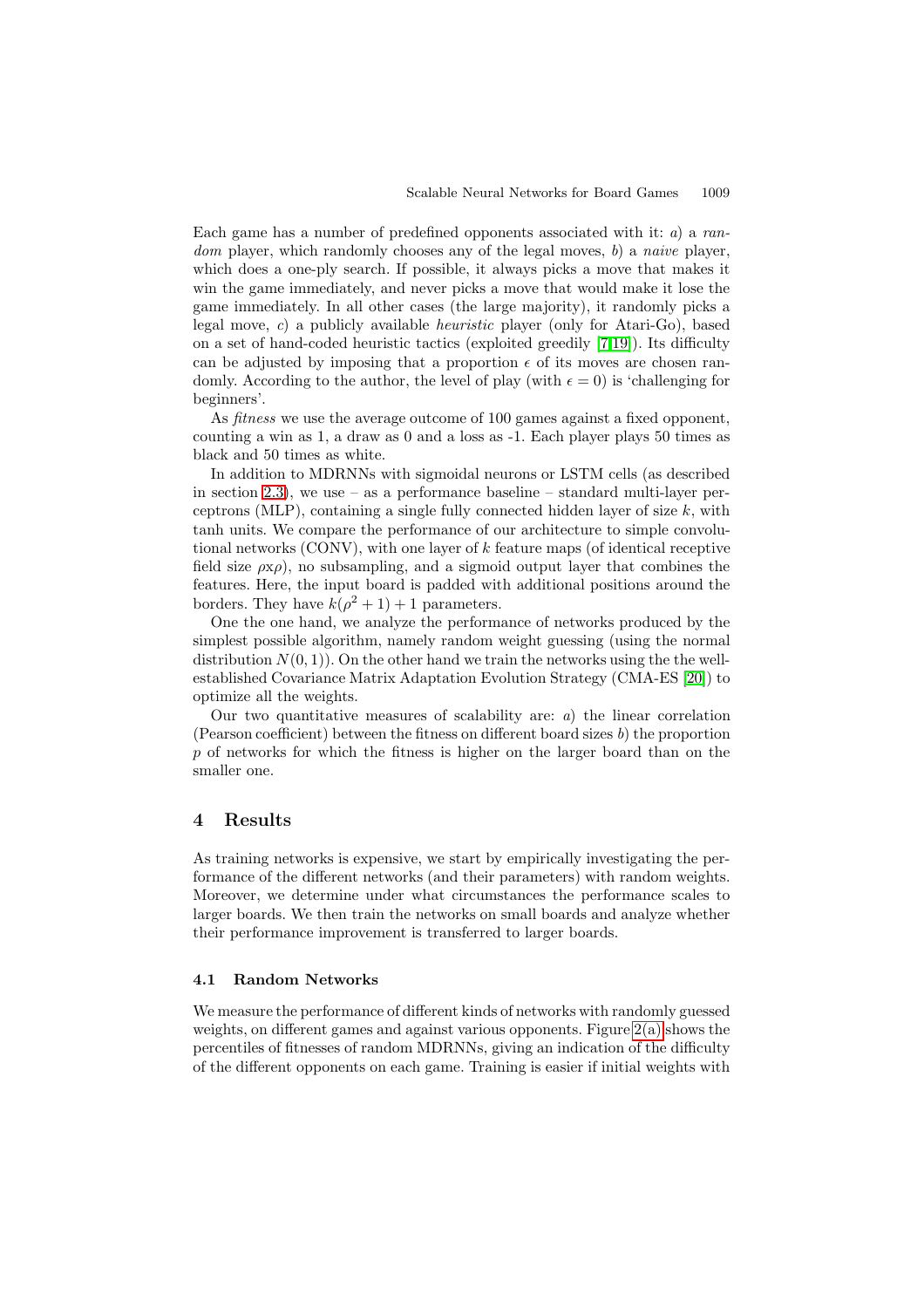

<span id="page-5-1"></span><span id="page-5-0"></span>**Fig. 2.** Fitnesses of random networks evaluated on 7x7 (400 networks per scenario). The percentiles show what proportion of random networks reach at least a given fitness (e.g. at least 25% or random MDRNNs win at least  $\frac{3}{4}$  of Go-Moku games against the naive opponent, i.e. have a fitness of 0.5). Figure  $2(c)$  shows the differences between a number of different networks (on Atari-Go, vs. Naive).

reasonably good fitness  $(> 0)$  can be found rela[tively](#page-5-0) easily. This is indeed the case for the naive and the random opponent but not for the heuristic one. For MLPs, however, reasonable initial weights are very rare (Figure 2(b)).

Figure 2(c) more explicitly shows the differences between the network architectures, comparing MDRNNs, MDLSTMs (for varying k), CONVs (for varying  $\rho$ ) and MLPs. Despite only corresponding to random networks, the results in-dicate that small values of k are appropriate for MD[RNNs](#page-5-1) (we will fix  $k = 3$ ) hereafter[\), and](#page-5-0) do not bode well for MLPs.

We determine the scalability of random networks by evaluating the fitness on multiple board sizes and then computing their correlation (see Table 1). As the linear correlation by itself can be a misleading measure, we provide a visual intuition about the high correlation in Figure  $4(a)$ . The results indicate that one can train networks on boards as small as  $7x7$  and use them to play on  $19x19$ , for all three games.

#### **4.2 Trained Networks**

Figure 3(a) shows the learning curves for different networks trained on Atari-Go against the naive player on 7x7, using CMA-ES to optimize the weights. MLPs are in this comparison as a baseline, but clearly fail to learn how to play. The other architectures learn to beat the naive opponent, with MDLSTMs clearly outper[formi](#page-6-0)ng the others. Convolutional networks are learning slightly slower, but still faster than MDRNNs. The same conclusions also hold for the results on Go-Moku and Pente (results not shown).

Learning to play against the significantly stronger heuristic opponent is a bigger challenge. Figures  $3(b)$  and  $3(c)$  show the learning curves against the heuristic player with settings  $\epsilon = 0.2$  and  $\epsilon = 0.05$  respectively (averaged over<br>5 runs). Here MDLSTMs clearly outperform the convolutional networks for 5 runs). Here, MDLSTMs clearly outperform the convolutional networks, for which only the best results are shown (produced with  $\rho = 5$ ). We suspect that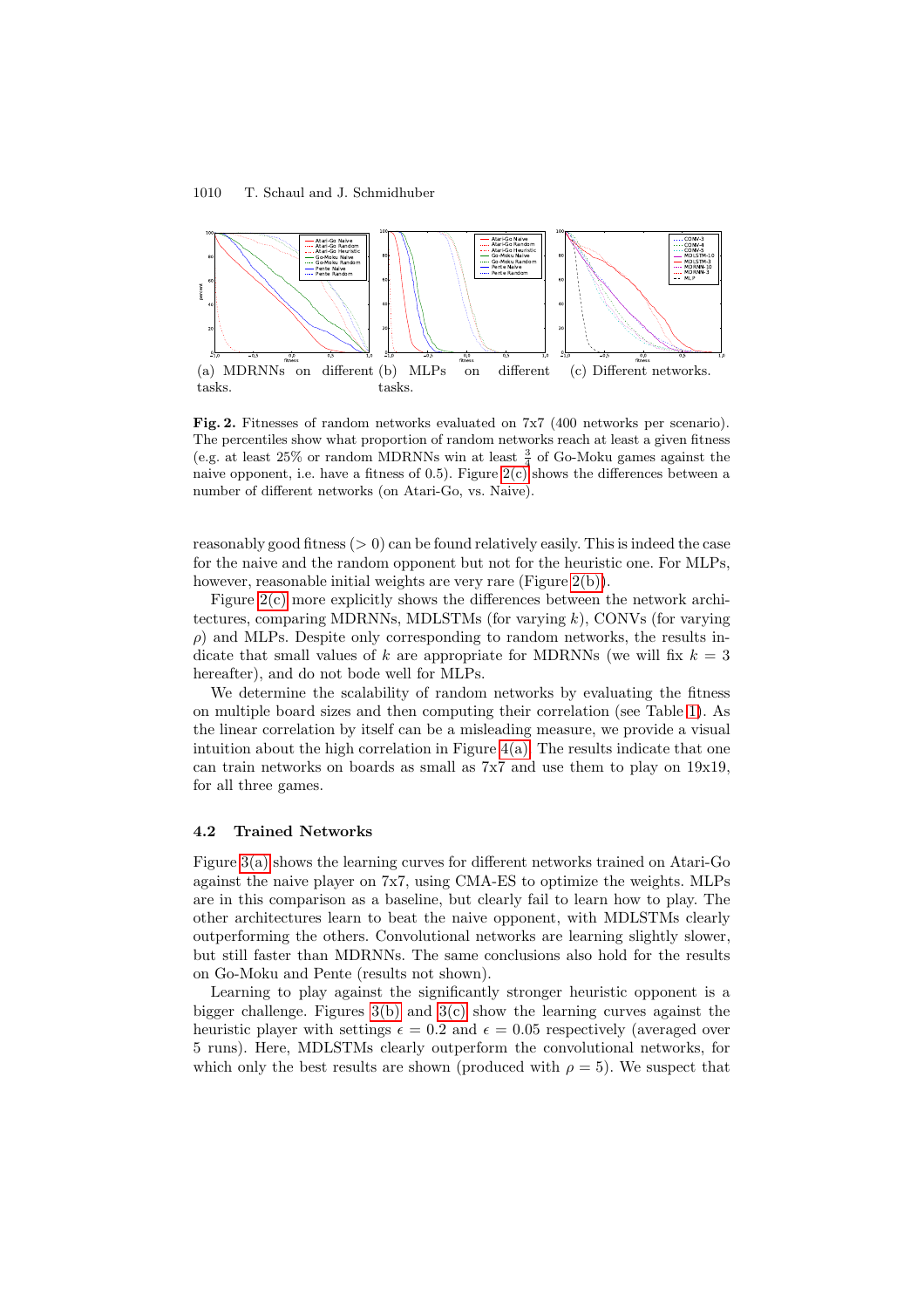**Table 1.** Correlations between the fitnesses of random MDLSTMs on different board sizes (based on 100 networks per scenario, evaluated against the naive opponent). They are high in all cases except Go-Moku between 5x5 and larger boards (which is due to the fact that it is disproportionately easier for a game to end in a draw on a 5x5 board).

| <b>Sizes</b>      | Atari-Go | Go-Moku | Pente |
|-------------------|----------|---------|-------|
| $5x5$ vs. $7x7$   | 0.86     | 0.20    | 0.47  |
| $5x5$ vs. $9x9$   | 0.72     | 0.09    | 0.31  |
| $5x5$ vs. $11x11$ | 0.67     | 0.37    | 0.49  |
| $5x5$ vs. $19x19$ | 0.37     | 0.38    | 0.46  |
| $7x7$ vs. $9x9$   | 0.88     | 0.83    | 0.83  |
| $7x7$ vs. $11x11$ | 0.82     | 0.85    | 0.87  |
| $7x7$ vs. $19x19$ | 0.62     | 0.59    | 0.64  |
| $9x9$ vs. $11x11$ | 0.92     | 0.92    | 0.90  |
| $9x9$ vs. $19x19$ | 0.71     | 0.76    | 0.64  |



<span id="page-6-0"></span>**Fig. 3.** Learning curves for training against different opponents on Atari-Go (board size 7x7, averaged over 10 independent runs). The solid line corresponds to the average fitness per generation, the broken one corresponds to the best.

this is due to the limited receptive field: at a certain level of play it simply becomes necessary to use non-local information. MDLSTMs can *learn* how much context is necessary, and automatically increase their effective receptive field during training.

The scalability results for trained networks are summarized in Table 2. Generally, there is a low correlation for the convolutional networks, but a relatively high one for MDLSTMs. Figure 4(b) illustrates this difference for networks trained against the naive opponent in Atari-Go. Note the large number of convolutional networks on the bottom right, for which good performance on 7x7 co[rr](#page-7-0)esponds to poor performance on 11x11.

Comparing the correlati[ons an](#page-7-1)d the proportions  $p$  to the values for random MDLSTMs, we find the correlations to be lower but  $p$  to be higher (especially when scaling to 19x19). This means that the fitness on a small board is not perfectly predictive of the fitness on the large board, *but* it is almost always significantly higher on the large board.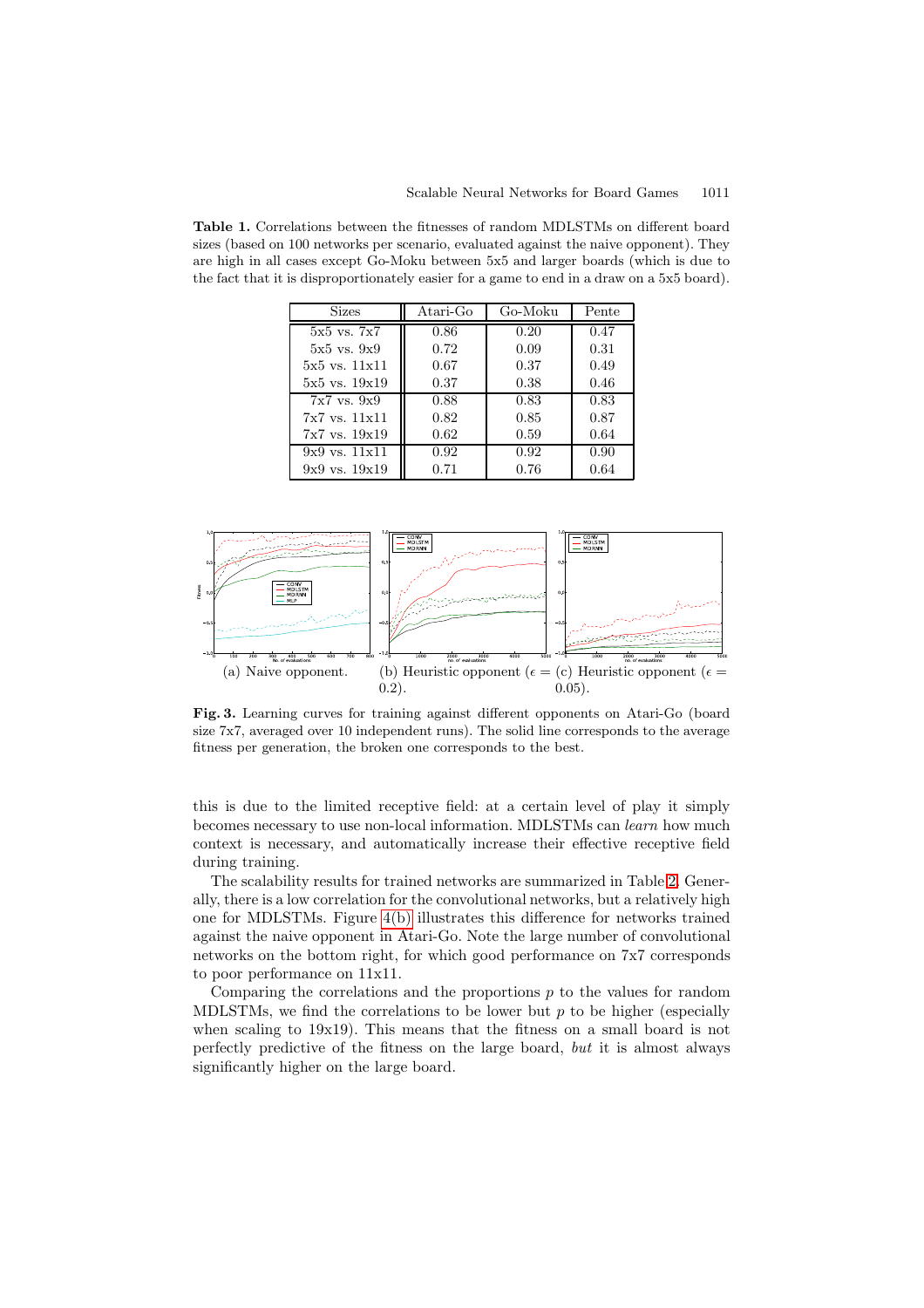#### 1012 T. Schaul and J. Schmidhuber

**Table 2.** Scalability of networks trained on 7x7 against the naive opponent (based on 100 networks per scenario). The correlations are higher for MDLSTMs than for convolutional networks. Also, note the really high proportion  $p$  of MDLSTMs that are stronger on 19x19 than on 7x7, for all games.

<span id="page-7-0"></span>

| Game           | <b>Sizes</b>      | <b>CONV</b> |                  | <b>MDLSTM</b> |                  |
|----------------|-------------------|-------------|------------------|---------------|------------------|
|                |                   | Correlation | $\boldsymbol{p}$ | Correlation   | $\boldsymbol{p}$ |
| $\rm Atari-Go$ | $7x7$ vs. $9x9$   | 0.13        | 0.20             | 0.38          | 0.48             |
| Atari-Go       | $7x7$ vs. $11x11$ | 0.17        | 0.18             | 0.27          | 0.45             |
| Atari-Go       | $7x7$ vs. $19x19$ | 0.17        | 0.21             | 0.38          | 0.76             |
| Go-Moku        | $7x7$ vs. $9x9$   | 0.06        | 0.42             | 0.47          | 0.67             |
| Go-Moku        | $7x7$ vs. $11x11$ | 0.15        | 0.61             | 0.38          | 0.87             |
| Go-Moku        | $7x7$ vs. $19x19$ | 0.04        | 0.68             | 0.66          | 0.84             |
| Pente          | $7x7$ vs. $9x9$   | 0.05        | 0.45             | 0.08          | 0.61             |
| Pente          | $7x7$ vs. $11x11$ | 0.24        | 0.58             | 0.39          | 0.79             |
| Pente          | $7x7$ vs. $19x19$ | 0.23        | 0.58             | $-0.05$       | 0.95             |



nent.  $(\epsilon = 0.2).$ 

**Fig. 4.** Illustrations of fitness scalability on Atari-Go. The points correspond to MDL-STMs, the crosses to convolutional networks.

<span id="page-7-1"></span>Of particular interest is the scalability of the networks trained against the strongest opponent – as figure  $4(c)$  illustrates (for  $7x7$  versus  $15x15$ ), MDLSTMs achieve a high correlation (0.64), unlike convolutional networks (0.08).

### **5 Discussion**

MDRNNs are scalable because they are approximately translation-invariant, in addition to capturing the board symmetries. They handle the same situation on a bigger board (with empty positions around it) in the exact same way as on a smaller board. This allows them to use a comparatively low number of weights (MDRNNs and MDLSTMs with  $k = 3$  have 21 and 93 weights respectively, independently of board size), thereby reducing the dimensionality of the search space and making training efficient. Incorporating LSTM cells in the swiping layer further enabled the architecture to better handle long-distance context, which is necessary for learning complex strategies, as our experiments versus the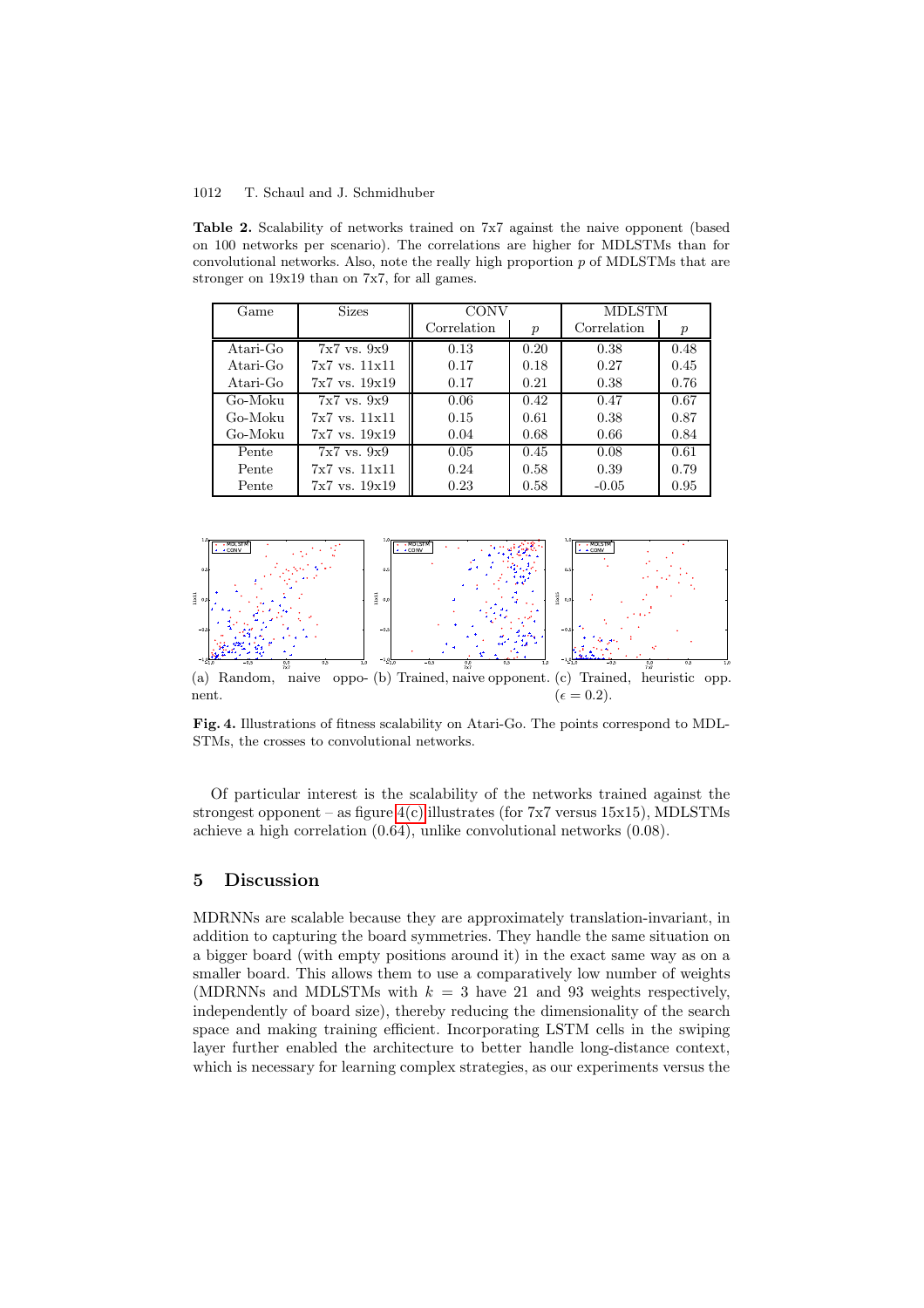heuristic opponent show. Finally, the results show that MDLSTMs transfer the strategies learned on small boards to large ones, leading to a level of play on 15x15 that is on par with human beginners.

Directly training against a stronger opponent (e.g.  $\epsilon = 0.0$ ) is like finding a<br>adle in a havetack as almost all initial networks will lose all games. In future needle in a haystack, as almost all initial networks will lose all games. In future work we will attempt to address this issue by training against incrementally harder opponents [21]. We expect to eventually reach a limit on the complexity of strategies that MDLSTMs can represent. In that case we propose increasing their representative power by stacking two (or more) MDLSTMs on top of each other, the lower one producing a map of high-level features that the top one scans over. MDLSTMs [perf](#page-9-17)ormed equally well on a number of different games, which we attribute to them being free from domain knowledge. However, in case performance is preferred over generality, our approach can easily be extended to make use of such knowledge, e.g. by feeding the network a number of domain-specific features [4] instead of the raw board. Due to the generality of our approach and the similarity of our three games to Go, we expect our positive results to carry over the game of Go itself, which we intend to investigate as our next step.

# **6 Co[nc](#page-9-0)lusion**

We have developed and investigated the properties of MDLSTMs, a scalable neural network architecture based on MDRNNs and LSTM cells. By validating our results on three different games, we showed that it is suitable for the domain of board games. Further, we found that training lead to an impressive level of play, given that they are devoid of domain knowledge and learn the games from scratch. Finally, the networks trained on small boards scale very well to large ones.

# **Acknowledgments**

This research was funded by the SNF grant 200021-113364/1. We would like to thank Mandy Grüttner for building the framework to interact with the heuristic player, Justin Bayer for speeding up PyBrain to such a level that our extensive experiments became feasible, as well as Faustino Gomez for the constructive advice.

### **References**

- 1. van der Werf, E., van den Herik, H.J., Uiterwijk, J.: Solving Go on small boards. International Computer Games Association Journal 26 (2003)
- 2. Richards, N., Moriarty, D.E., Miikkulainen, R.: Evolving neural networks to play Go. Applied Intelligence 8, 85–96 (1997)
- <span id="page-8-2"></span><span id="page-8-1"></span><span id="page-8-0"></span>3. Runarsson, T.P., Lucas, S.M.: Co-evolution versus Self-play Temporal Difference Learning for Acquiring Position Evaluation in Small-board Go. IEEE Transactions on Evolutionary Computation, 628–640 (2005)